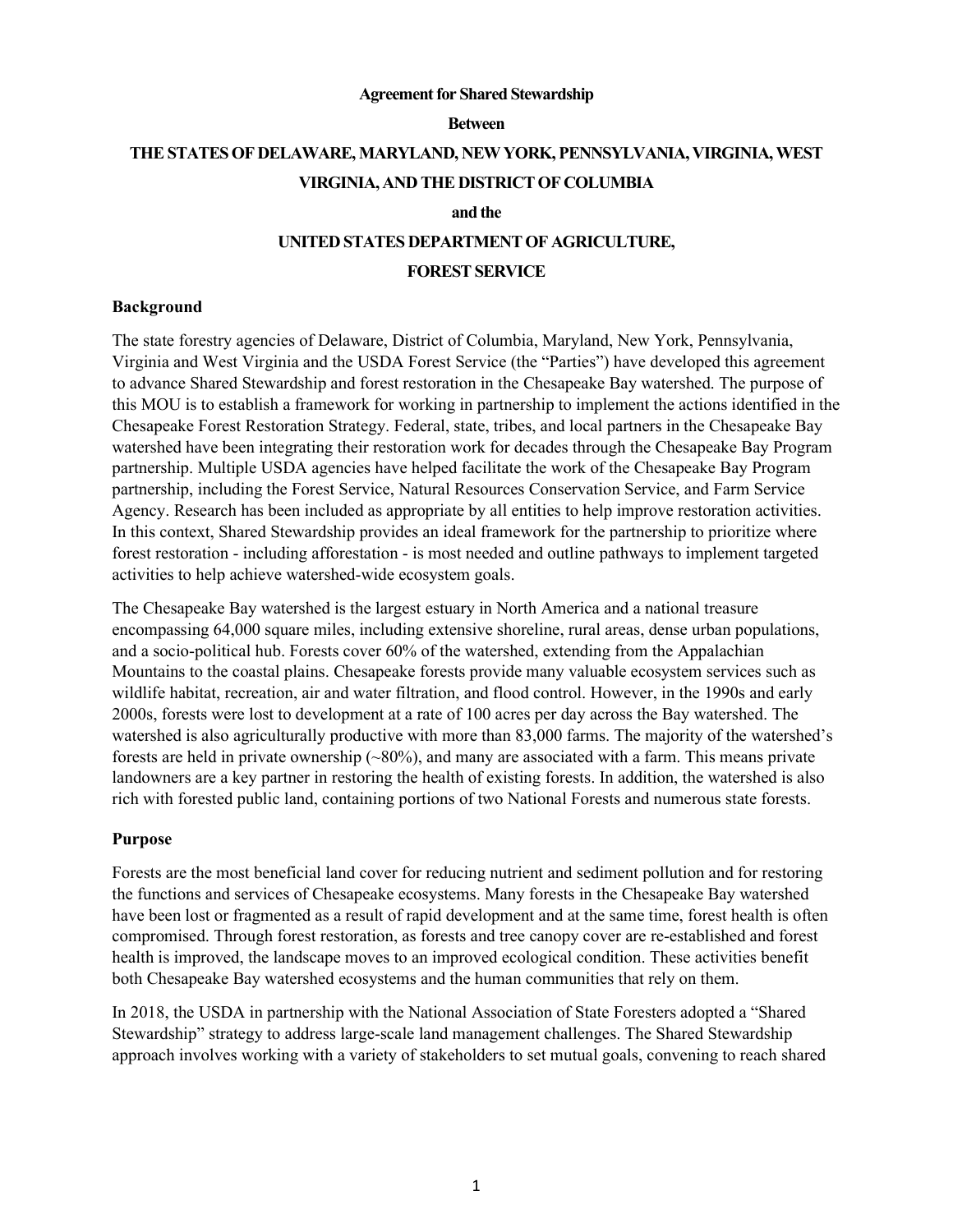decisions, working across boundaries, and seeking outcomes that improve forests, grasslands and watersheds at scale. To give greater recognition and emphasis to implement forest restoration across the watershed, the Parties convened to update the Chesapeake Forest Restoration Strategy using Shared Stewardship as a framework. This Strategy lays out broad priorities and actions that will guide our forestry partnership efforts in the years ahead, in compliance with applicable laws and based on availability of appropriations.

## **Forest Restoration Needs in the Chesapeake Bay Watershed**

Forest restoration provides the foundation to meet a number of key outcomes and actions set forth in the 2014 Chesapeake Watershed Agreement, such as improving habitat, water quality and climate resiliency. The Watershed Agreement sets specific targets for increasing riparian forest buffers and tree canopy coverage which are also reflected in each State's Watershed Implementation Plan. This Forest Restoration Strategy addresses these targeted forest restoration practices and identifies many additional opportunities to improve overall forest health and resilience using Shared Stewardship:

- Supporting community-based tree planting initiatives in urban areas.
- Strategically incorporating agroforestry practices into farms to provide economic and environmental benefits.
- Restoring forests, including early successional habitat, to improve their health and address stressors such as pests, diseases, and invasive species.
- Designing and implementing climate-resilient forest restoration projects that will help communities adapt to the impacts of climate change.

# **Statement of Mutual Benefit and Interest**

To demonstrate our commitment to advancing Shared Stewardship across the Chesapeake Bay watershed, the parties will work collaboratively to:

- Expand the restoration workforce and supply chain to build capacity for sustainable, large-scale restoration projects.
- Facilitate private capital investments to accelerate forest restoration economies.
- Train and educate leaders at all levels so they can better support forest restoration through funding and policies.
- Expand outreach and education on forest restoration.
- Work to meet the specific actions identified in the Chesapeake Forest Restoration Strategy for urban and community, agricultural, and natural landscapes which include supporting the development of diverse markets for forest products.

The Parties celebrate the progress we have made to date restoring forests through the Chesapeake Bay Partnership. Through Shared Stewardship, the Parties will further collaborate to restore forests as outlined in the Chesapeake Forest Restoration Strategy for the benefit of both the ecosystems and the people of the Chesapeake Bay watershed.